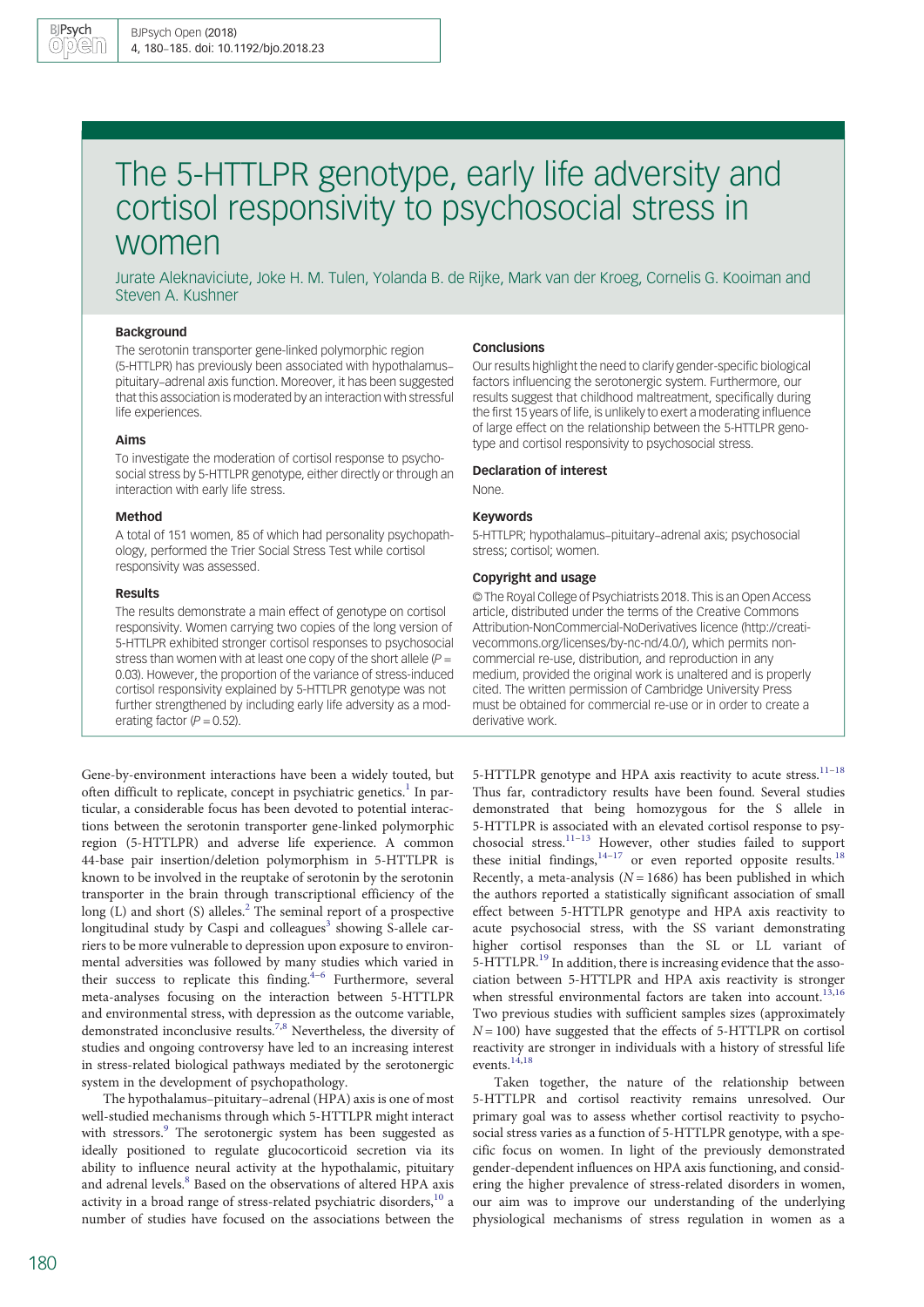function of mental health, and in particular personality pathology. In addition, we aimed to examine whether the magnitude of cortisol reactivity is modulated by an interaction between 5-HTTLPR genotype and childhood adversity. Although a certain degree of chal-lenge during childhood may enhance lifelong coping skills,<sup>[20](#page-5-0)</sup> overwhelming early life stress has been strongly associated with an increased lifetime risk of psychopathology.<sup>21</sup> It is generally hypothesised that the major determinants of personality disorders are a combination of intrinsic biological vulnerabilities and early life exposure to traumatic experiences.<sup>[22](#page-5-0)</sup> Our focus on personality pathology, particularly borderline personality disorder (BPD), was motivated on the basis that this sample would include clinically significant childhood trauma, thereby giving us the opportunity to evaluate a broader range of childhood maltreatment severities. Accordingly, we included both medication-free women recently diagnosed with personality disorder and demographically matched healthy controls.

# Method

## **Participants**

The study sample comprised 151 female participants of reproductive age (18–45 years). Women were self-referred in response to advertisements  $(n = 66)$  or recruited from mental health out-patient clinics ( $n = 85$ ). Women with a diagnosis of personality disorder, cluster C personality disorder or BPD were classified into the psychopathology group for additional statistical analysis. Psychiatric diagnoses were obtained by Structured Clinical Interview for DSM-IV-TR (2000) (SCID) for Axis I disorders.<sup>[23](#page-5-0)</sup> Psychodiagnostic assessments were performed by a psychologist who underwent specialised training to perform SCID interviews. People were excluded from the study if they had a medical or comorbid diagnosis of bipolar disorder, schizophrenia or current major depression. The indicated exclusion criteria in the patient cohort were two-fold: (a) depression, schizophrenia and bipolar disorder have all been reported to affect HPA axis activity, and (b) these disorders almost invariably involve treatment with psychotropic medications that have significant effects on HPA axis physiology. Notably, other comorbid Axis I disorders such as anxiety disorder, post-traumatic stress disorder (PTSD) and eating disorders were eligible for participation in the study. Therefore, including participants with personality psychopathology with less severe Axis I symptoms provided us with the opportunity to evaluate the effect of a broad range of childhood trauma severities on the relationship between 5-HTTLPR genotype and cortisol responsivity.

Women screened for the control group were excluded on the basis of any DSM-IV Axis I or II diagnosis, or any history of psychiatric or psychological treatment. In addition, global exclusion criteria for both groups included current medication (with the exception of oral monophasic contraceptives containing a combination of ethinylestradiol and androgenic progestin), pregnancy, lactation, irregular menstrual cycle and body mass index (BMI) of <18 or >30. In addition, women were excluded on the basis of any prior diagnosis of endometriosis, polycystic ovary disease or gynaecological infection. Naturally cycling women were studied in the luteal phase of their menstrual cycle. Women using oral contraceptives were tested during the active pill weeks. The majority of the sample were of Dutch white Caucasian ethnicity ( $n = 139$ ). Some women  $(n = 12)$  were of Netherlands Antilles heritage or mixed ethnicity.

Written informed consent was obtained from all participants. The study was conducted according to the declaration of Helsinki and approved by the Medical Ethical Research Committee of the Erasmus University Medical Center Rotterdam.

# Procedure

Structured interviews were performed by telephone to confirm inclusion and exclusion criteria, after which participants were invited to the first session comprising the SCID interview.[23](#page-5-0) In addition, participants completed the Brief Symptom Inventory  $(BSI)^{24}$  $(BSI)^{24}$  $(BSI)^{24}$ to evaluate psychological distress and the short form of the Childhood Trauma Questionnaire  $(CTQ)^{25}$  $(CTQ)^{25}$  $(CTQ)^{25}$  to assess the severity of multiple forms of abuse and neglect.

The experimental session was scheduled during the second visit. Participants were asked to abstain from alcohol, nicotine, caffeine and intense physical activity for at least the prior 24 h. All measurements were performed between 14.00 and 16.00 h to minimise potential circadian influences on cortisol responses. After an acclimatisation period of 15 minutes, a baseline saliva sample was obtained. Subsequently, participants underwent the Trier Social Stress Test (TSST). Immediately following the TSST, additional saliva samples were obtained at +1, +15, +35 and +55 minutes. Participants were debriefed after the last saliva sample was collected.

## Questionnaires

The  $BSI<sup>24</sup>$  $BSI<sup>24</sup>$  $BSI<sup>24</sup>$  is a self-report questionnaire with 53 items on a fourpoint Likert scale and it assesses general psychological difficulties (total score) including somatisation, anxiety, depression and hostility (nine subscales). The BSI has adequate psychometric properties and good sensitivity to therapeutic changes.

The 28-item CTQ was used to assess the severity of multiple forms of abuse and neglect during childhood[.25](#page-5-0) The CTQ has five domains: physical abuse, sexual abuse, emotional abuse, physical neglect and emotional neglect. The total CTQ score was used as an index of childhood trauma.

## The TSST

The TSST was administered according to the protocol of Kirschbaum and colleagues.[26](#page-5-0) Participants were informed about the procedure and asked to prepare a 5-minute speech (in which they would convince a panel of judges that they were a good candidate for their ideal job) while seated (anticipation period). Next, the two-member panel entered the room and participants were invited to stand and deliver their speech (public speaking task, PST). The PST was followed by a 5-minute mental arithmetic task (MAT). During the PST and the MAT, the panel monitored the participants' performance without offering verbal or non-verbal feedback, while maintaining an effectively neutral facial expression. Furthermore, the participants consented to audiovisual recording of the session and the camera and tripod were positioned prominently within the room, in direct view of the participant.

#### Cortisol assay

Saliva samples were collected using Sarstedt Cortisol Salivette® cotton swab collection tubes. Participants were asked to chew on the swabs for 2 minutes to stimulate saliva flow. Samples were stored at −20°C until analysis. The free salivary cortisol was measured using a commercially available enzyme-linked immunosorbent assay kit (Demeditec Diagnostics, Kiel, Germany, DES6611). The inter- and intra-assay coefficients of variation were below 10 and 7%, respectively.

## 5-HTTLPR genotyping

DNA was isolated from the saliva collected with the Salivette® device using an adapted version of the Qiagen Buccal Brush DNA purification kit. Purified DNA was amplified by polymerase chain reaction, using the following primers: forward, 5′-TGCGGGGG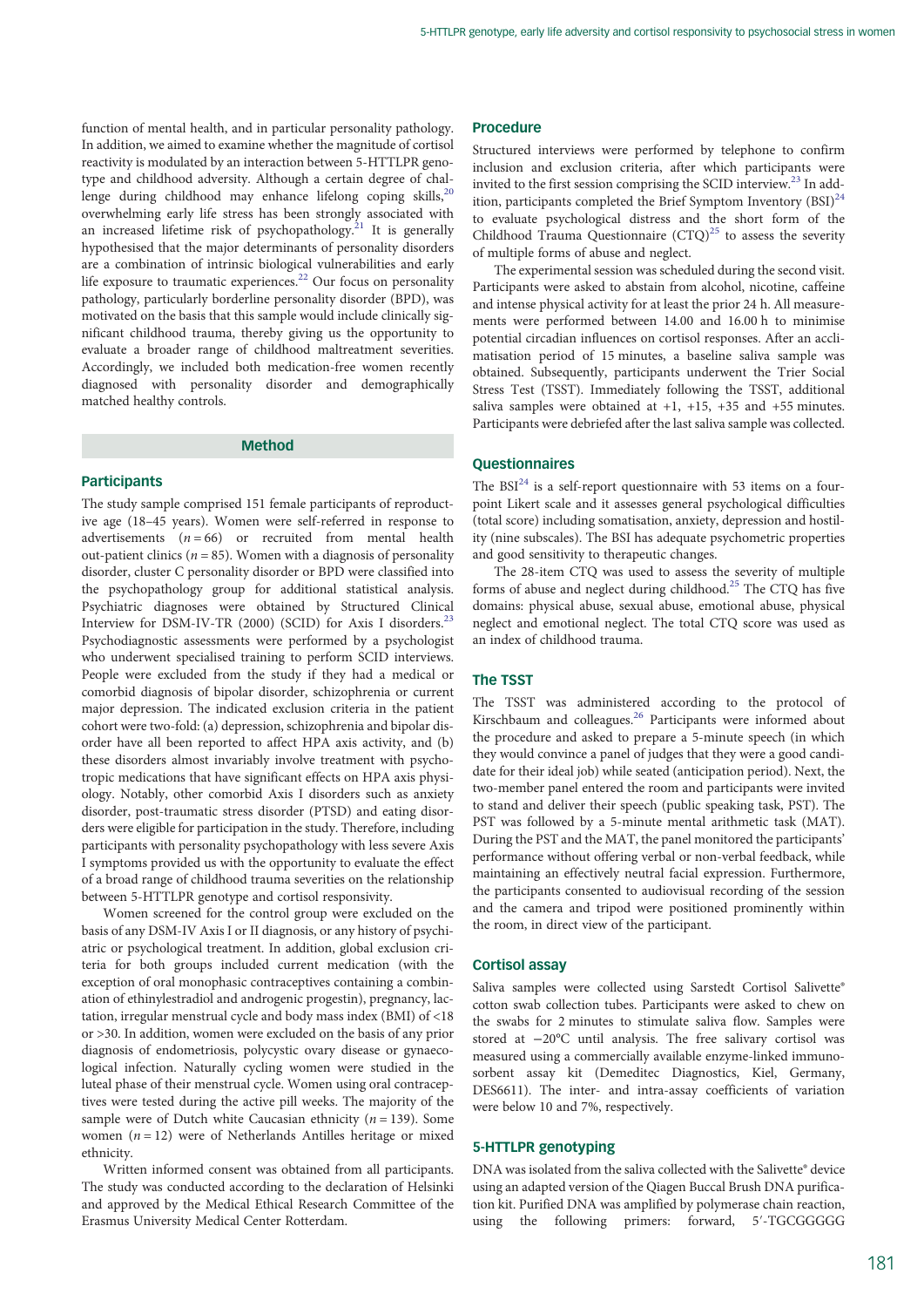<span id="page-2-0"></span>

Fig. 1 Mean (±s.e.m.) salivary cortisol response to the Trier Social Stress Test (computed by subtracting the baseline measurement time point from the peak value 15 minutes post-stress) as a function of 5-HTTLPR genotype in female participants (\* P < 0.05).

AATACTGGTAGG-3′; reverse, 3′-GAACGTGGGAGGCAG CAGAC-5′. Amplified DNA was separated by electrophoresis using a 2% agarose gel containing ethidium bromide. Electrophoresis was performed at 120 V and 100 mA for 2 h. The 5-HTTLPR genotype was determined based on the relative height and number of DNA bands.

# **Statistics**

Statistical analyses were performed using SPSS (IBM, version 21). Results are expressed as mean ± s.e.m., unless otherwise specified. A priori power analysis yielded an estimate that a total sample of 159 participants for cortisol responsivity would be required for the detection of an interaction with Eta squared ( $\eta^2$ ) of  $\geq$ 0.15 and power of 0.80, at a significance level of α = 0.05. Data per parameter were tested for normality of the distribution by visual inspection of quantile–quantile plots and Levene's tests for homogeneity of variance. To meet the normality assumption, cortisol data were logarithmically transformed. For descriptive purposes, the mean data shown in Fig. 1 and Table 2 are presented in original units. The Hardy–Weinberg equilibrium was determined based on the total 5-HTTLPR sample ( $N = 151$ ) using  $\chi^2$ -tests. Initial group comparisons between women with personality disorders and healthy controls were conducted using  $\chi^2$ -tests and analyses of variance (ANOVA). In subsequent analyses, main effects and interactions

Table 2 Mean salivary cortisol response to the Trier Social Stress Test in each psychopathology and oral contraceptive group by 5-HTTLPR genotype

| 5-HTTLPR genotype<br>P<br>SS<br>LL<br><b>SL</b><br>Psychopathology<br>4.22 (2.29)<br>9.40(2.12)<br>5.72 (1.20)<br>HC.<br>8.01 (2.37)<br>Cluster C<br>8.45 (2.76)<br>5.37(1.74)<br>5.40 (1.56)<br>1.47 (1.09)<br>2.44 (1.26)<br><b>BPD</b><br>Oral contraceptives<br>9.80(1.85)<br>6.17(1.27)<br>6.76(1.89)<br>Non-users<br>2.74(1.24)<br>5.45(1.53)<br>2.66(0.88)<br>Users<br>HC, healthy controls; BPD, borderline personality disorder. |  | . |  |  |  |      |  |  |  |
|-------------------------------------------------------------------------------------------------------------------------------------------------------------------------------------------------------------------------------------------------------------------------------------------------------------------------------------------------------------------------------------------------------------------------------------------|--|---|--|--|--|------|--|--|--|
|                                                                                                                                                                                                                                                                                                                                                                                                                                           |  |   |  |  |  |      |  |  |  |
|                                                                                                                                                                                                                                                                                                                                                                                                                                           |  |   |  |  |  |      |  |  |  |
|                                                                                                                                                                                                                                                                                                                                                                                                                                           |  |   |  |  |  |      |  |  |  |
|                                                                                                                                                                                                                                                                                                                                                                                                                                           |  |   |  |  |  | 0.18 |  |  |  |
|                                                                                                                                                                                                                                                                                                                                                                                                                                           |  |   |  |  |  | 0.55 |  |  |  |
|                                                                                                                                                                                                                                                                                                                                                                                                                                           |  |   |  |  |  | 0.17 |  |  |  |
|                                                                                                                                                                                                                                                                                                                                                                                                                                           |  |   |  |  |  |      |  |  |  |
|                                                                                                                                                                                                                                                                                                                                                                                                                                           |  |   |  |  |  | 0.12 |  |  |  |
|                                                                                                                                                                                                                                                                                                                                                                                                                                           |  |   |  |  |  | 0.30 |  |  |  |
|                                                                                                                                                                                                                                                                                                                                                                                                                                           |  |   |  |  |  |      |  |  |  |

between the 5-HTTLPR genotype (bi-allelic genotype classification) and CTQ total scores on the cortisol stress response were assessed. The cortisol response to the TSST was computed by subtracting baseline cortisol from the peak value, 15 minutes after the stress test. In accordance with previous studies, we identified oral contraceptive use (non-users  $v$ . users) and personality psychopathology (healthy controls v. Cluster C personality disorder v. BPD) as variables associated with altered cortisol reactivity, and therefore these variables were included as fixed factors in the analyses. Additional analyses were performed controlling for age, BMI and ethnicity to ensure the results were robust. Greenhouse–Geisser corrections were applied where appropriate and adjusted results are reported. Effect sizes were calculated by partial  $\eta^2$ . *P*-values <0.05 were considered to be statistically significant. Furthermore, ANOVAs were conducted across two subsamples of women with and without personality psychopathology. To control for the effects of the presence of PTSD and eating disorders on cortisol responses, the primary analyses were re-run to serially exclude each of these diagnostic groups individually.

# Results

Sample characteristics of the participants classified by 5-HTTLPR genotype are shown in Table 1. Participants were divided on the basis of a bi-allelic classification (SS, SL and LL). Genotype frequencies were consistent with the Hardy–Weinberg equilibrium  $[\chi^2(1) =$ 0.43;  $P = 0.51$ ]. No differences were observed across 5-HTTLPR genotypic classes regarding age, BMI, ethnicity, oral contraceptive use, personality psychopathology, CTQ total score or psychological distress score ( $P > 0.10$ ; Table 1).

We found a significant effect of the 5-HTTLPR genotype on cortisol responsivity to the TSST  $[F(2, 142) = 3.46, P = 0.03, \eta^2 =$ 0.05]. Specifically, LL allele carriers demonstrated the highest cortisol responsivity to psychosocial stress (post hoc pairwise analyses: LL > SL,  $P = 0.03$ ; LL > SS,  $P = 0.07$ ) (Fig. 1). Analysis of covariance

| Sample characteristics (mean, s.d.) categorised by 5-HTTLPR genotype<br>Table 1          |                   |                   |                   |                  |      |  |  |  |
|------------------------------------------------------------------------------------------|-------------------|-------------------|-------------------|------------------|------|--|--|--|
|                                                                                          |                   |                   | 5-HTTLPR genotype |                  |      |  |  |  |
|                                                                                          | Total $(n = 151)$ | LL $(n = 46)$     | $SL (n = 71)$     | SS $(n = 34)$    |      |  |  |  |
| Age $(s.d.)$                                                                             | $28.29 + 6.97$    | $28.00 + 6.03$    | $28.51 + 7.41$    | $28.24 + 7.38$   | 0.93 |  |  |  |
| BMI (s.d.)                                                                               | $23.13 + 6.97$    | $22.80 \pm 3.20$  | $22.98 + 3.24$    | $23.87 \pm 5.12$ | 0.41 |  |  |  |
| Smokers (% yes)                                                                          | 23.2%             | 19.6%             | 18.3%             | 38.2%            | 0.10 |  |  |  |
| Ethnicity (% White)                                                                      | 92.1%             | 89.1%             | 94.4%             | 91.2%            | 0.69 |  |  |  |
| Oral contraceptives (% yes)                                                              | 47.0%             | 41.0%             | 50.7%             | 47.1%            | 0.55 |  |  |  |
| Psychopathology (% yes)                                                                  | 55.8%             | 56.5%             | 50.7%             | 67.6%            | 0.40 |  |  |  |
| CTQ total score (s.d.)                                                                   | $43.54 \pm 12.62$ | $45.59 \pm 13.41$ | $41.52 \pm 11.05$ | $44.97 + 14.25$  | 0.18 |  |  |  |
| BSI total score (s.d.)                                                                   | $0.77 \pm 0.81$   | $0.69 + 0.59$     | $0.70 \pm 0.79$   | $1.03 \pm 0.81$  | 0.10 |  |  |  |
| BMI, body mass index; CTQ, Childhood Trauma Questionnaire; BSI, Brief Symptom Inventory. |                   |                   |                   |                  |      |  |  |  |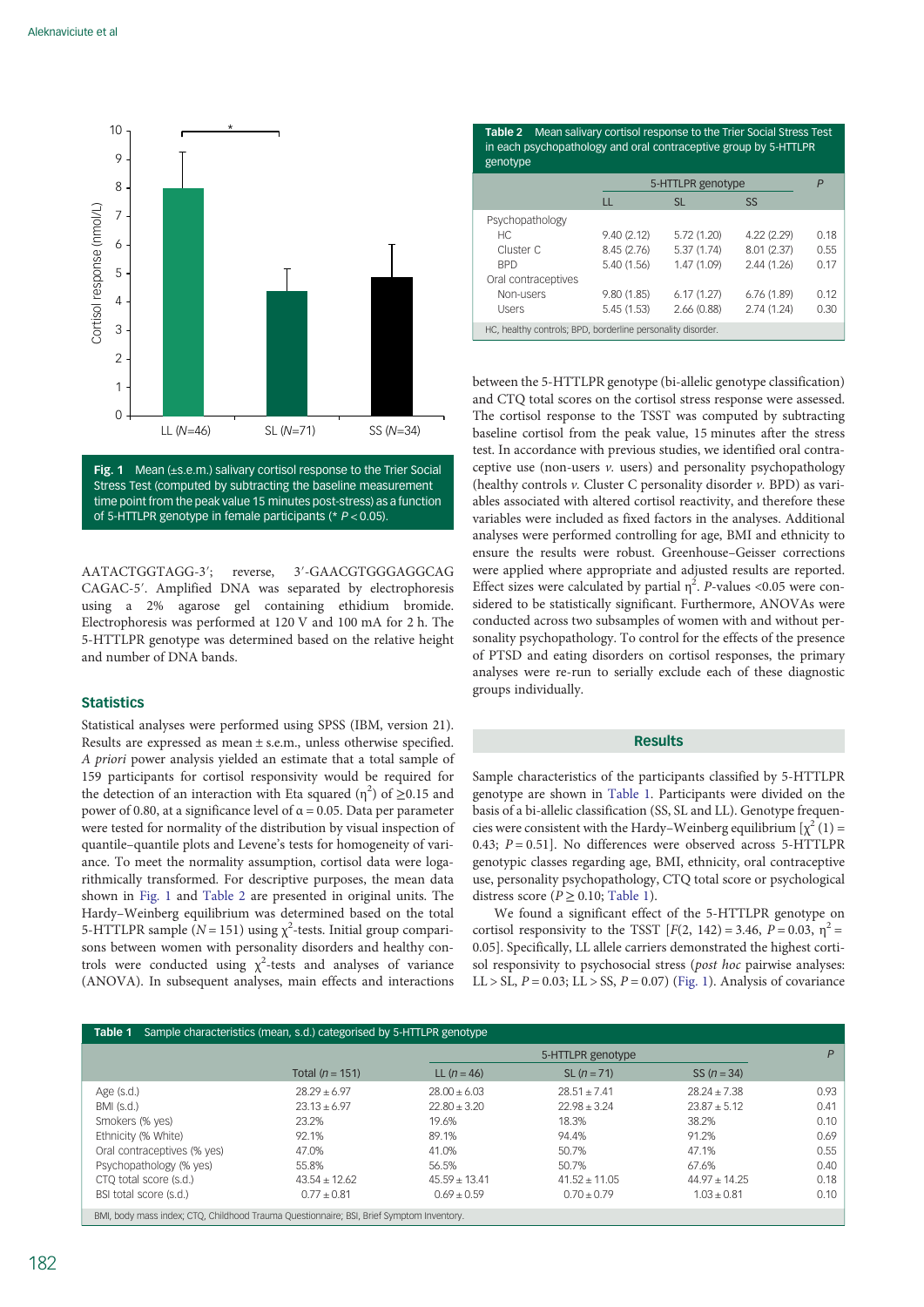

Fig. 2 Correlations between cortisol response and Childhood Trauma Questionnaire (CTQ) total score. No significant associations were observed between cortisol response and CTQ for any 5-HTTLPR genotype. Analysis of covariance yielded no significant influence of the CTQ score on cortisol responsivity to the TSST [F(1, 44) = 0.07, P = 0.80], nor was there a significant interaction between 5-HTTLPR and CTQ score [F(2,  $142$ ) = 0.66,  $P = 0.52$ ].

revealed no significant influence of the CTQ score on cortisol responsivity to the TSST  $[F(1, 44) = 0.07, P = 0.80]$ , nor was there a significant interaction of 5-HTTLPR with CTQ score  $[F(2, 142) =$ 0.66,  $P = 0.52$  (Fig. 2). To further examine whether cortisol responsivity varied as a function of the interaction between 5-HTTLPR and CTQ score, we performed additional independent analyses in the patient and healthy control samples. Analyses of the interaction between 5-HTTLPR and CTQ score revealed no significant interactions of cortisol responsivity in either patients ( $P = 0.42$ ) or controls  $(P = 0.33)$ . The main effect of the 5-HTTLPR genotype remained significant when controlling for personality psychopathology and oral contraceptive use, as well as when age, BMI and psychological distress were included as covariates. In addition, no effect of ethnicity was found on cortisol responsivity to the TSST. Women with BPD showed significantly lower cortisol responses to the TSST  $[F(2, 141) = 3.28, P = 0.04, \eta^2 = 0.05]$ , which was considered a significant main effect of personality psychopathology. Moreover, we observed a significant main effect of oral contraceptives  $[F(1, 141) =$ 12.82,  $P < 0.0001$ ,  $\eta^2 = 0.08$ ] as women using oral contraceptives had significantly lower cortisol responsivity to the TSST.

To ensure that the observed effects of 5-HTTLPR on cortisol response were not influenced by sample stratification regarding personality psychopathology or contraceptive use, the relationship between 5-HTTLPR genotype and cortisol responsivity to the TSST was examined independently for each oral contraception and psychopathology group. No significant differences were found within both the oral contraception and psychopathology groups ( $P \ge 0.12$ ) ([Table 2](#page-2-0)). Additional ANOVA analyses were repeated, excluding (1) participants with PTSD and (2) participants with an eating disorder. These analyses further supported both the magnitude and direction of the effects observed for the total sample, suggesting that the results cannot be explained by either comorbid PTSD or eating disorders within our sample (PTSD:  $F(2, 140) =$ 2.34,  $P = 0.19$ ; eating disorder:  $F(2, 129) = 2.74$ ,  $P = 0.21$ ).

# Discussion

The results of our study demonstrated that 5-HTTLPR genotype is significantly associated with cortisol responsivity to psychosocial stress in women. In particular, women with the LL genotype exhibited significantly higher free salivary cortisol responses to the TSST compared with women carrying at least one S allele. Furthermore, the association of the 5-HTTLPR genotype with cortisol responsivity was not moderated by the burden of early life adversity, as quantified by the CTQ.

Although our results are in line with those of Mueller et  $al$ ,<sup>[18](#page-5-0)</sup> they are difficult to reconcile with other studies. $11-17$  $11-17$  However, genderbased influences might be one of the important factors mediating this distinction because most studies have not been designed to specifically address gender-based differences. Two earlier studies observed that cortisol responsivity to stress was particularly enhanced in female homozygous S allele carriers.  $\frac{11,27}{10}$  $\frac{11,27}{10}$  $\frac{11,27}{10}$  In contrast, we observed a significant association in the opposite direction. Several reasons might be responsible for the differences between earlier studies and our study. First, there are notable differences in age. The majority of previous studies investigated particularly young cohorts, including newborns and adolescents; $11,13-15,17$  $11,13-15,17$  $11,13-15,17$  $11,13-15,17$  $11,13-15,17$  whereas our study included adult females with a mean age of 28 years, in a period of reproductive hormonal cycling that is highly distinct from children and young adolescents. A broad range of behaviours and effects on physiological systems are highly influenced by ovarian steroid functioning.<sup>28</sup> In addition to the well-known effects of the menstrual cycle on HPA axis activity, several studies have suggested that ovarian steroids exert a strong influence on the serotonergic system.<sup>[29](#page-5-0),[30](#page-5-0)</sup> Therefore, the modulating effect of 5-HTTLPR on the cortisol response to stress might be different across qualitatively distinct, reproductiveage cohorts. Accordingly, age accounts for a substantial proportion of the variance across 5-HTTLPR genetic association studies of depression.<sup>31</sup>

The influence of hormonal contraceptives containing ethinylestradiol should also be noted. Considering that the majority of women during their reproductive age rely upon hormonal contraceptives, we ensured that we were adequately powered to examine the influence of oral contraceptives. Our inclusion criteria required that oral contraceptives contained the most commonly used preparation of ethinylestradiol in combination with androgenic progestins. Cortisol responsivity was significantly attenuated in women using oral contraceptives. This finding is consistent with the well-established oestradiol-induced increase in corticosteroid-binding globulin levels, thereby enhancing the buffering capacity of serum cortisol with a reduction of free cortisol availability.<sup>[32](#page-5-0)</sup> However, oral contraceptive use did not alter the association between 5-HTTLPR genotype and cortisol responsivity to the TSST. For future studies, an even greater emphasis on endogenous and exogenous hormones is needed to identify the underlying mechanisms by which hormonal status influences HPA axis functioning in women and the corresponding relationship to the serotonergic system.

More than half of the women included in our study were diagnosed with a personality disorder and seeking out-patient psychological treatment. Although our sample has notable distinctions from the majority of previously investigated samples, some of the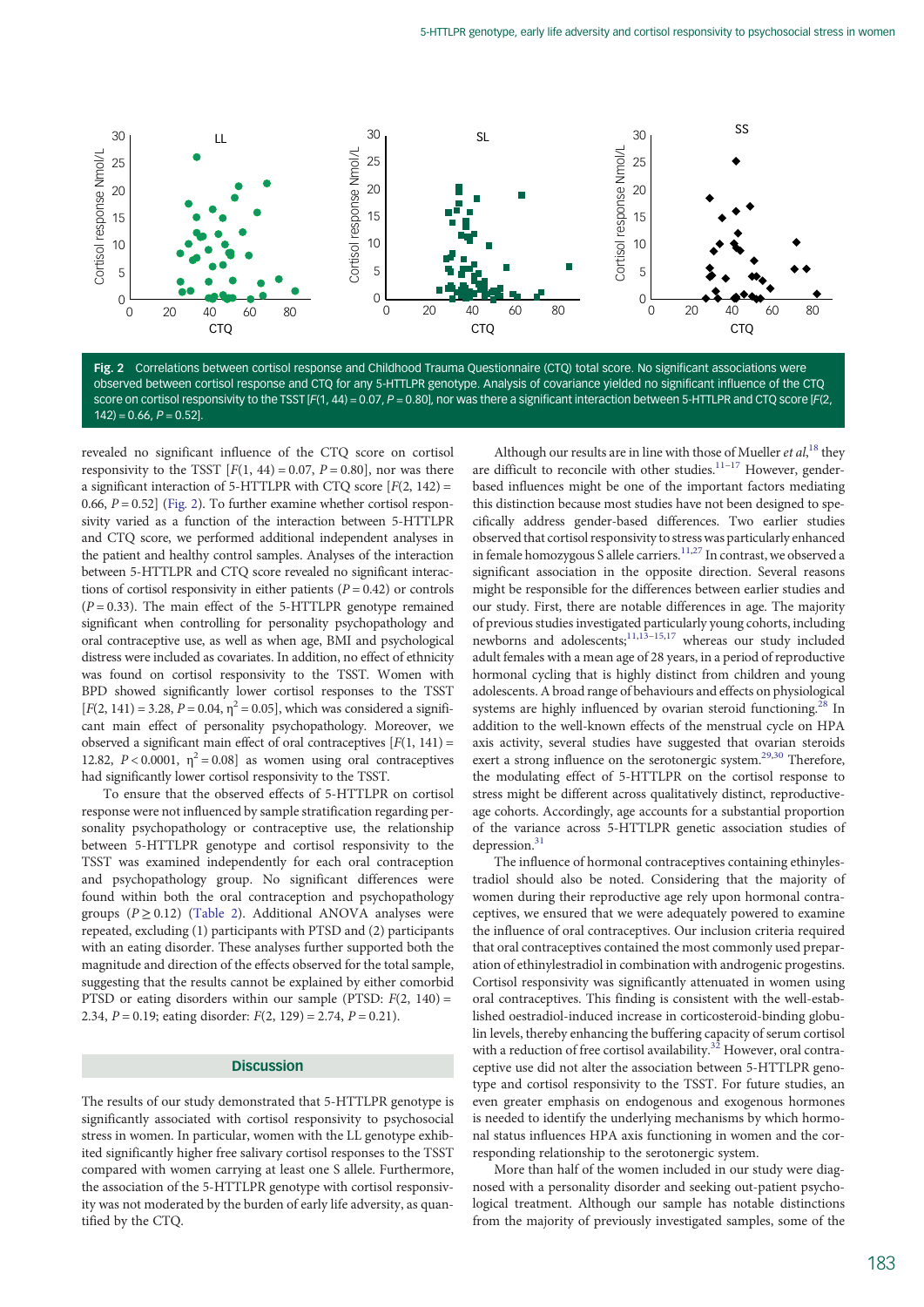<span id="page-4-0"></span>clinical features such as stress vulnerability are comparable to pre-vious samples at high risk for depression.<sup>[11](#page-5-0),[27](#page-5-0)</sup> Indeed, we observed that altered HPA axis reactivity to stress was associated with personality psychopathology. Although the inclusion of women with personality disorder provided us with an opportunity to examine a wide range of childhood trauma severities, we acknowledge that evaluation of women with personality psychopathology likely complicates the interpretation of the direct relationship between 5- HTTLPR genotype and cortisol reactivity. It has previously been suggested that psychopathological state affects both the HPA axis and the serotonergic system.<sup>3[,33,34](#page-5-0)</sup> Nevertheless, when controlling for personality psychopathology, the main effect of 5-HTTLPR genotype on the cortisol response to the TSST was unchanged.

Regarding childhood trauma, our study conflicts with two earlier studies demonstrating that 5-HTTLPR genotype interacts with stressful life events in the cortisol response to psychosocial stress.<sup>[14,18](#page-5-0)</sup> However, it is important to note that the operational definition of adverse life events was somewhat different in our study than in these two previous studies. Alexander *et al*<sup>[14](#page-5-0)</sup> demonstrated that homozygous S allele carriers had significantly higher cortisol responsivity, but this was only observed in people with a high burden of stressful life events. Mueller et  $al^{18}$  $al^{18}$  $al^{18}$  demonstrated that individuals carrying the LL allele showed a higher cortisol response to stress than S allele carriers, but this pattern was reversed when individuals were exposed to three or more stressful life events during the first 5 years of life. Our findings highlight the lack of a significant interaction between 5-HTTLPR genotype and burden of early life events on the cortisol response to psychosocial stress.

We employed the CTQ scale for the assessment of early life adversity. $24$  The CTO is a retrospective self-report inventory, intended to measure childhood abuse or neglect during the first 15 years of life. Therefore, it is plausible that retrospective recollection and/or reporting biases of early adversities, most notably regarding the nature of the event and the neurodevelopmental period when the event occurred, might be a source of inconsistent findings. Unfortunately, we were not able to divide the CTQ score into more specific lifetime periods, nor to define whether the traumatic events were incidental or chronic. In addition, retrospective methods of assessment might result in impaired accuracy of answers due to recall bias. Nevertheless, good correlations have been reported between CTQ scores and clinician ratings obtained by semi-structured interviews.[24](#page-5-0) Furthermore, it has been suggested that sexual abuse and the 5-HTTLPR genotype have stronger effects on depressive symptoms than other forms of maltreatment.<sup>[35](#page-5-0)</sup> Therefore, subtypes of maltreatment may interact more specifically with genetic factors on HPA axis functioning and the aetiology of stress-related disorders. In addition, stressful events occurring in childhood have been shown to be more consistently associated with neurobiological changes than those limited to adulthood.<sup>36,37</sup> Adversities in early childhood, compared with those limited to adulthood, have been demonstrated to interact with 5-HTTLPR as a predictor of clinical depression.<sup>1</sup> However, a recently published collaborative meta-analysis casts doubt upon the effect size of any putative interaction between life stress and 5-HTTLPR genotype on increased risk of depression.[38](#page-5-0)

The TSST has repeatedly been shown to be a reliable tool for eliciting robust endocrine and cardiovascular responses in the vast majority of participants.<sup>39</sup> Notably, some studies that used modified TSST protocols (e.g. by leaving out the presence of an evaluative audience) failed to observed an association between the 5-HTTLPR genotype and cortisol reactivity, suggesting the particu-lar importance of the psychosocial stressor.<sup>[14](#page-5-0),[15](#page-5-0)</sup> However, several studies have demonstrated a significant impact of 5-HTTLPR on cortisol response to a mild stressor in psychologically vulnerable participants, which might suggest different relationships between genetic determinants and specific physiological and psychological processes.<sup>[11,27](#page-5-0)</sup>

Several limitations should be taken into account when evaluating our findings. We did not consider modulatory polymorphisms of the L allele, designated as  $L_A$  and  $L_G$ , which have been reported to provide different levels of transporter expression.<sup>[40](#page-5-0)</sup> The  $\overline{L}_G$  and S allele were demonstrated to have a similarly lower serotonin transporter expression compared with the  $L_A$  allele.<sup>[40](#page-5-0)</sup> However, other studies found no significant differences between classifications based on inferred levels of transporter expression.<sup>[11](#page-5-0),[16](#page-5-0)</sup> Moreover, given that our study was focused specifically on women, it remains unknown to what extent these findings might extend to men. Our sample was also characterised by a limited ethnic heterogeneity; however, although women were primarily Dutch white Caucasian (92.1%), no significant differences were observed in the distribution of genotypes among ethnic groups. Although we enrolled a considerable sample of women  $(n = 151)$ , it should be noted that the statistical power of our analyses was still relatively limited and should be regarded as exploratory.

Future studies are needed to clarify the potential contribution of biological and environmental factors to the HPA axis reactivity to stress, alongside the influence of 5-HTTLPR allelic variation.

Jurate Aleknaviciute, PhD, Department of Psychiatry, Erasmus University Medical Center Rotterdam, The Netherlands: Joke H. M. Tulen, PhD, Department of Psychiatry Erasmus University Medical Center Rotterdam, The Netherlands; Yolanda B. de Rijke, PhD, Department of Clinical Chemistry, Erasmus University Medical Center Rotterdam, The Netherlands; Mark van der Kroeg, BSc, Department of Psychiatry, Erasmus University Medical Center Rotterdam, The Netherlands; Cornelis G. Kooiman, MD, PhD, Department of Psychiatry, Erasmus University Medical Center Rotterdam, The Netherlands and Mental Health Clinic De Viersprong, The Netherlands; Steven A. Kushner, MD, PhD, Department of Psychiatry, Erasmus University Medical Center Rotterdam, The Netherlands.

Correspondence: Steven A. Kushner, Department of Psychiatry, Erasmus University Medical Center Rotterdam, 's-Gravendijkwal 230, 3000 CA Rotterdam, The Netherlands. Email: [s.kushner@erasmusmc.nl](mailto:s.kushner@erasmusmc.nl)

First received 12 Jul 2017, final revision 16 Apr 2018, accepted 2 May 2018

# Funding

This study was funded by internal resources of the Erasmus University Medical Center Rotterdam and Mental Health Clinic, Riagg Rijnmond. The Erasmus University Medical Center Rotterdam and Riagg Rijnmond had no role in the design or conduct of the study; collection, management, analysis or interpretation of the data; or in the preparation, review or approval of the manuscript.

### References

- 1 Karg K, Burmeister M, Shedden K, Sen S, The serotonin transporter promoter variant (5-HTTLPR), stress, and depression meta-analysis revisited: evidence of genetic moderation. Arch Gen Psychiatry 2011; 68: 444–54.
- 2 Lesch KP, Bengel D, Heils A, Sabol SZ, Greenberg BD, Petri S, et al. Association of anxiety-related traits with a polymorphism in the serotonin transporter gene regulatory region. Science 1996; 274: 1527–31.
- 3 Caspi A, Sugden K, Moffitt TE, Taylor A, Craig IW, Harrington H, et al. Influence of life stress on depression: moderation by a polymorphism in the 5-HTT gene Science 2003; 301: 386–9.
- 4 Kendler KS, Kuhn JW, Vittum J, Prescott CA, Riley B. The interaction of stressful life events and a serotonin transporter polymorphism in the prediction of episodes of major depression: a replication. Arch Gen Psychiatry 2005; 62: 529– 35.
- 5 Cervilla JA, Molina E, Rivera M, Torres-González F, Bellón JA, Moreno B, et al. The risk for depression conferred by stressful life events is modified by variation at the serotonin transporter 5HTTLPR genotype: evidence from the Spanish PREDICT-Gene cohort. Mol Psychiatry 2007; 12: 748–55.
- 6 Covault J, Tennen H, Armeli S, Conner TS, Herman AI, Cillessen AHN, et al. Interactive effects of the serotonin transporter 5-HTTLPR polymorphism and stressful life events on college student drinking and drug use. Biol Psychiatry 2007; 61: 609–16.